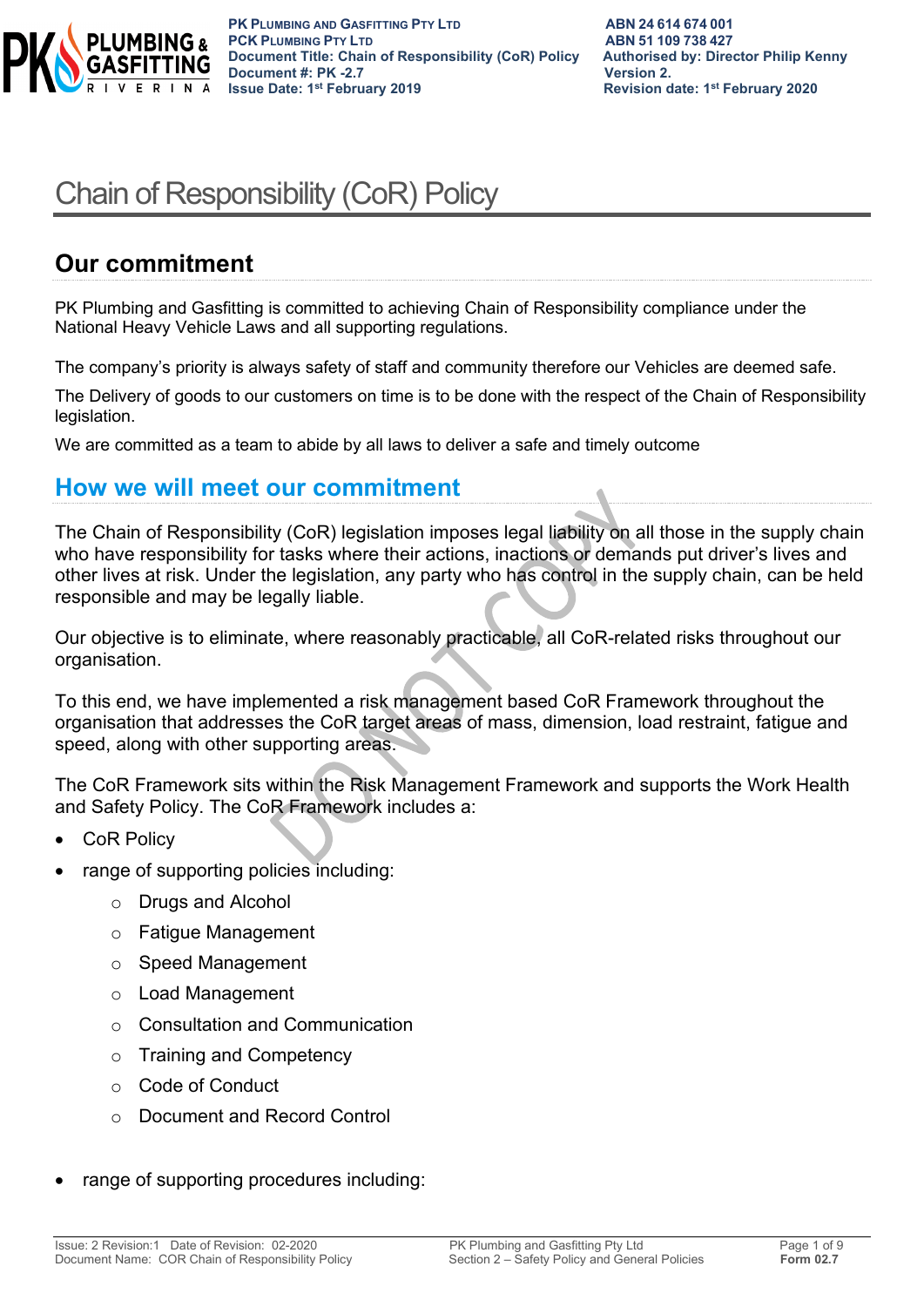

- o Risk Management
- o Fatigue Management
- o Speed Management
- o Load Management
- o CoR Training and Communication
- o Hazard Observation
- o Incident Management
- o Employee Misconduct
- range of supporting workplace tools and templates

All elements of the CoR Framework are monitored and reviewed on an ongoing basis and audited regularly according to the established audit calendar, to ensure continued compliance with the legislation and the requirements of our Risk Management Policy, Procedure and Framework.

All details of CoR-related risks, control measures and implementation responsibilities are documented in the Risk Register.

## **Scope**

This policy and supporting procedures apply to any worker who is part of the Chain of Responsibility (including but not limited to the roles listed below).

## **Responsibilities**

PK Plumbing and Gasfitting has identified the following roles within our organisation with obligations under Chain of Responsibility, as:

- employer of the driver of the vehicle/prime contractor of the driver/operator of the vehicle/person conducting a business or undertaking (PCBU) referred to as 'the Transport Company'
- driver of the vehicle
- scheduler of goods for transport by the vehicle and/or the vehicle driver
- consignor/consignee of goods for transport by the vehicle
- loading manager
- packer of goods to be loaded on to the vehicle
- loader of goods on to the vehicle
- unloader of goods from the vehicle

A summary of the key responsibilities for each role are listed below.

#### **Transport Company Responsibilities**

*The 'transport company' includes the employer, prime contractor, operator and/or PCBU. In our organisation this responsibility is accepted by Philip Kenny, Director.*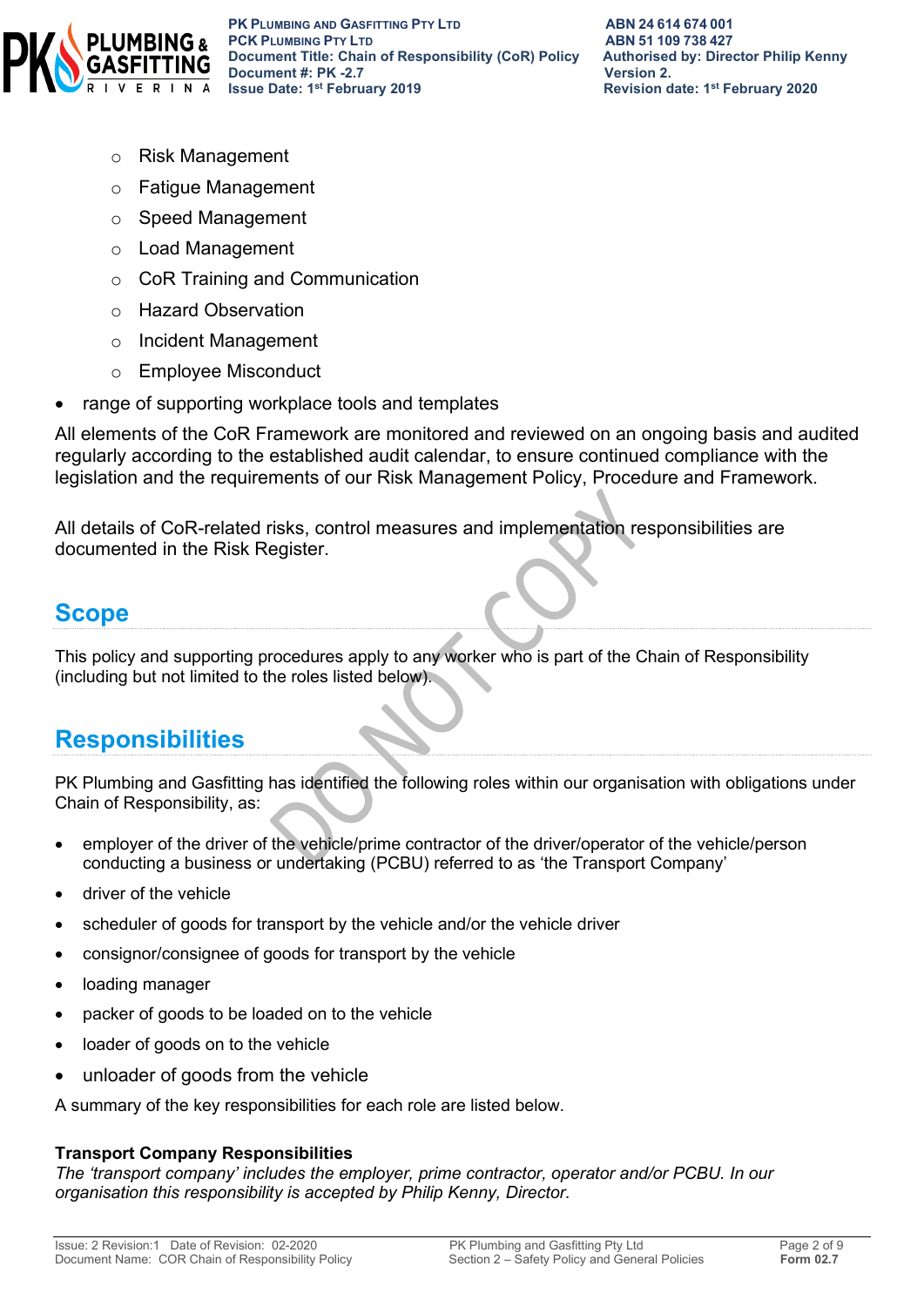

#### Load restraint

The transport company must ensure the driver:

- has sufficient and appropriate load restraint equipment
- is provided with sufficient training to use it correctly

#### Mass and dimension

The transport company must ensure that:

- vehicles do not exceed legal mass limits
- drivers have accurate documents of the tare weight (or empty weight) of the combination
- load plans for vehicle combinations do not exceed maximum weight limits and if load planning by pallet space, that legal axle limits are not exceeded
- proof of accreditation is available if operating under Higher Mass Limits
- legally permitted and registered vehicles are supplied that meet the legal dimension requirements

#### Fatigue

The transport company must ensure that:

- driver rosters and schedules do not require drivers to exceed driving hours regulations
- drivers are able to take their required rest breaks
- the timeslot at the destination is able to be met within the legal driving hours, allowing for required rest breaks
- drivers adhere to contingency procedures that are in place to cope with unexpected circumstances like road works
- prior notification is given to the receiving/dispatching site if a timeslot cannot be made due to delays
- drivers are fit for work
- records are kept of the drivers' activities, including driving and rest times

#### Speed

The transport company must ensure that:

- schedules do not require drivers to exceed the speed limit
- delivery times do not put pressure on drivers to exceed the speed limit
- contingency plans are developed to deal with scheduling issues and problems with meeting deadlines
- drivers are able to report delays or other problems
- vehicle speed limiters (if installed) are functioning and maintained

#### **Driver Responsibilities**

*The driver is a worker who drives the heavy vehicle and transports the load to its destination by road. In our organisation this responsibility is accepted by all staff with Heavy Vehicle Licence and operating and heavy vehicle machinery including Philip Kenny, John Beale, Cade Priest, Keyan Tuckett, Steven Conte and William Tyrell.*

#### Load restraint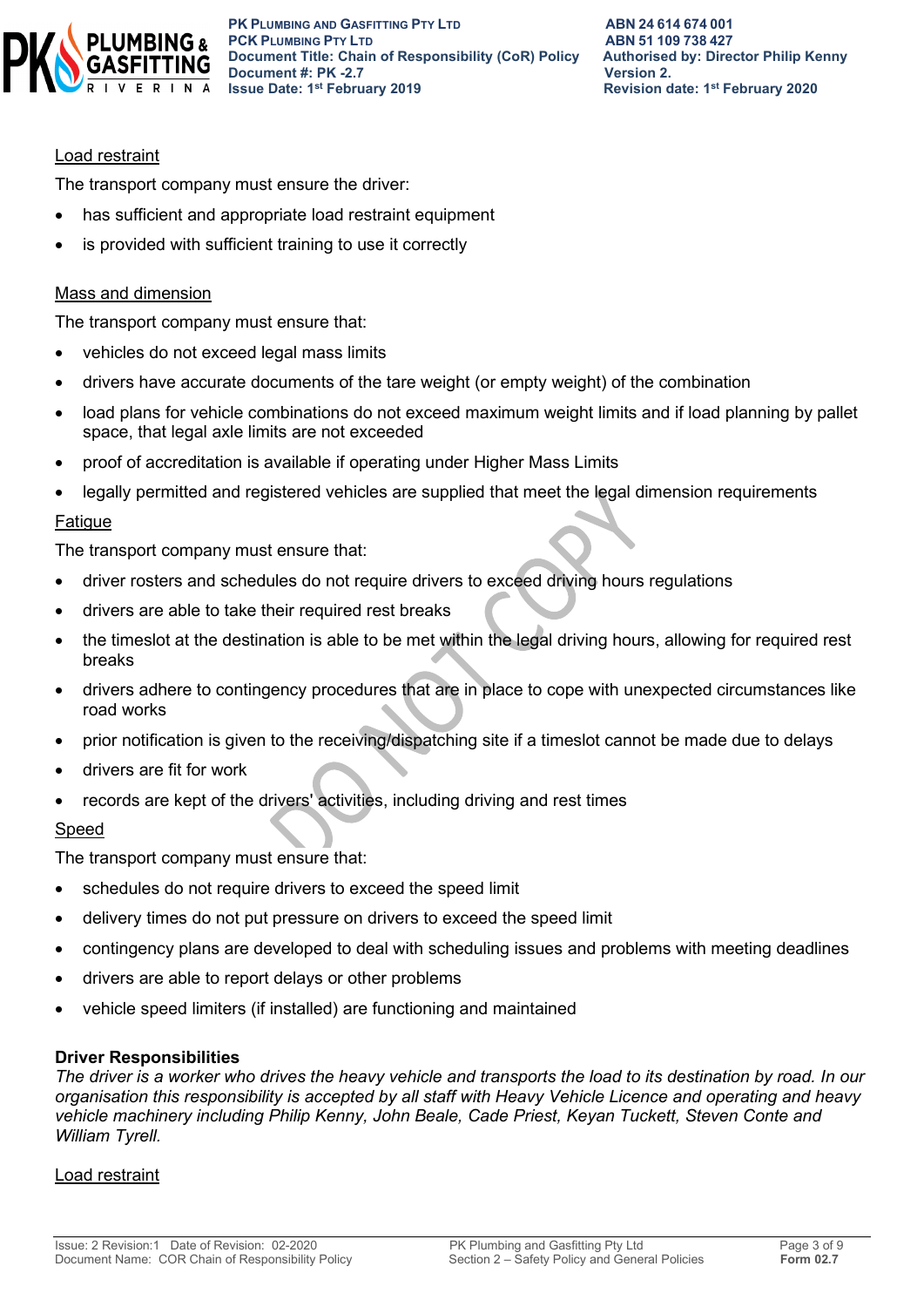

**PK PLUMBING AND GASFITTING PTY LTD ABN 24 614 674 001 PCK PLUMBING PTY LTD**<br> **PCK PLUMBING PTY LTD**<br> **Document Title: Chain of Responsibility (CoR) Policy Authorised by: Director Philip Kenny Document Title: Chain of Responsibility (CoR) Policy Document #: PK -2.7 CONSERVING THE VERTIGE VERTIGES UP AT A Version 2.**<br> **Property 1state: 1state: 1state: 1state: 1state: 1state: 1state: 1state: 1state: 2019** 

**Revision date: 1st February 2020** 

The driver must:

- ensure the load is correctly restrained so that the load cannot move during transit
- have access to the loading area or dock to supervise and/or participate in the load restraint process

#### Mass and dimension

The driver must:

- ensure the vehicle does not exceed maximum limits
- load according to the load plan (or to legal axle limits if there is no load plan)
- consult with the loader to load to the best weight distribution
- assess any changes between the order and loading
- be given the opportunity to check load plans and freight prior to loading, flag any concerns with the supervisor and refuse the load if unsatisfied
- ensure they are driving a legally permitted and registered vehicle with relevant documentation

#### Fatigue

The driver must ensure they understand:

- when they can start driving
- when they should stop driving
- how long their breaks should be
- whether they can complete the journey/make the timeslot in time allowing for delays and rests
- how to communicate any issues or delays to the transport company
- how to record their driving hours
- how to identify when they are showing signs of fatigue and take appropriate action

#### Speed

The driver must ensure that:

- speed limits are observed at all times
- safe and responsible driving behaviour is demonstrated at all times

#### **Scheduler Responsibilities**

*The scheduler a worker who has influence or control over the delivery time (often the person who schedules the transport of goods by road). In our organisation this responsibility is accepted by including Philip Kenny, John Beale, Cade Priest, Keyan Tuckett, Steven Conte and William Tyrell.*

#### **Fatigue**

The scheduler must ensure that:

- driver rosters and schedules do not require drivers to exceed driving hours regulations
- drivers are able to take their required rest breaks
- the timeslot at the destination is able to be met within the legal driving hours, allowing for required rest breaks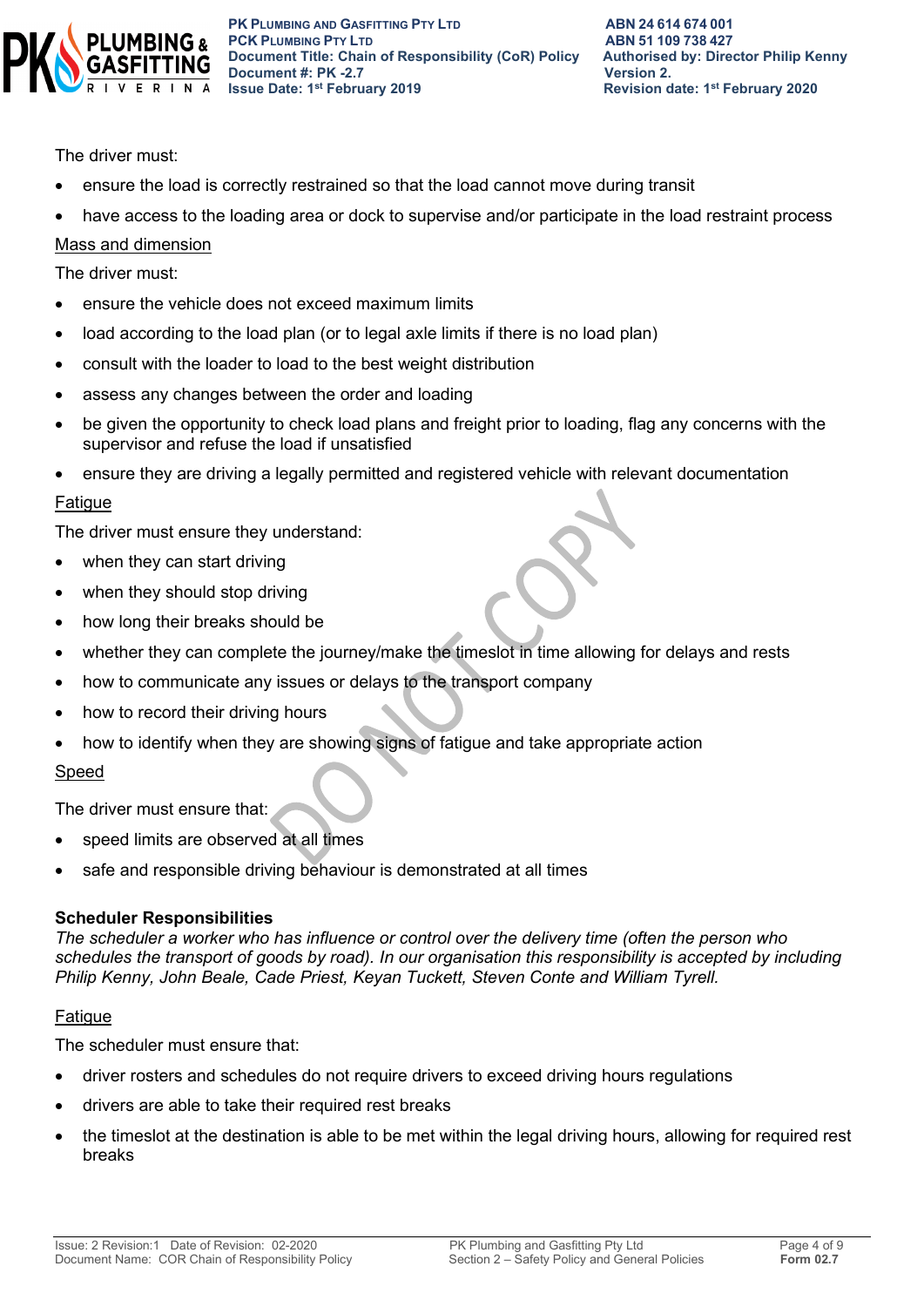

**PK** PLUMBING AND GASFITTING PTY LTD **ABN 24614674001**<br> **PCK** PLUMBING PTY LTD **ABN** 51 109 738 427 **PCK PLUMBING PTY LTD**<br> **PCK PLUMBING PTY LTD**<br> **Document Title: Chain of Responsibility (CoR) Policy Authorised by: Director Philip Kenny Document Title: Chain of Responsibility (CoR) Policy Document #: PK -2.7 CONSERVING THE VERTIGE VERTIGES UP AT A Version 2.**<br> **Property 1state: 1state: 1state: 1state: 1state: 1state: 1state: 1state: 1state: 2019** 

- drivers adhere to contingency procedures that are in place to cope with unexpected circumstances like road works
- prior notification is given to the receiving/dispatching site if a timeslot cannot be made due to delays

#### Speed

The scheduler must ensure that:

- schedules do not require drivers to exceed the speed limit
- delivery times do not put pressure on drivers to exceed the speed limit
- contingency plans are developed to deal with scheduling issues and problems with meeting deadlines
- drivers are able to report delays or other problems

#### **Loading Manager Responsibilities**

*The loading manager is a worker who supervises the activities of loaders or unloaders. In our organisation this responsibility is accepted by including Philip Kenny, John Beale, Cade Priest, Keyan Tuckett, Steven Conte and William Tyrell.*

#### Load restraint

The loading Manager must:

- ensure correct procedures are used to so that the load is securely restrained
- check when the truck arrives to ensure the load has not shifted or become unstable due to lack of load restraint
- allow drivers access to the loading area to supervise and/or participate in the load restraint process

#### Mass and dimension

The loading manager must ensure that:

- any changes between order and loading (such as extra pallets or extra weight), is conveyed to the driver, transport company and consignee
- loads are loaded and placed on trailers according to customer and/or transport company load plans
- the National Heavy Vehicle Accreditation Scheme (or NHVAS) label is checked for Higher Mass Limit compliance (if applicable)

#### **Fatigue**

The loading manager must:

- stop loading and contact the transport company or site manager if a driver appears fatigued
- minimise queues and have a call-up system available (on arrival, the driver checks in with the appropriate office)
- notify the driver and/or scheduler immediately of any loading delays or potential missed timeslots
- take reasonable steps to ensure the driver is able to take rest while waiting for the vehicle to be loaded/unloaded
- contact the transport company if the truck does not arrive on time and advise them of the next available timeslot or the delay time
- ensure a truck parking area and facilities are provided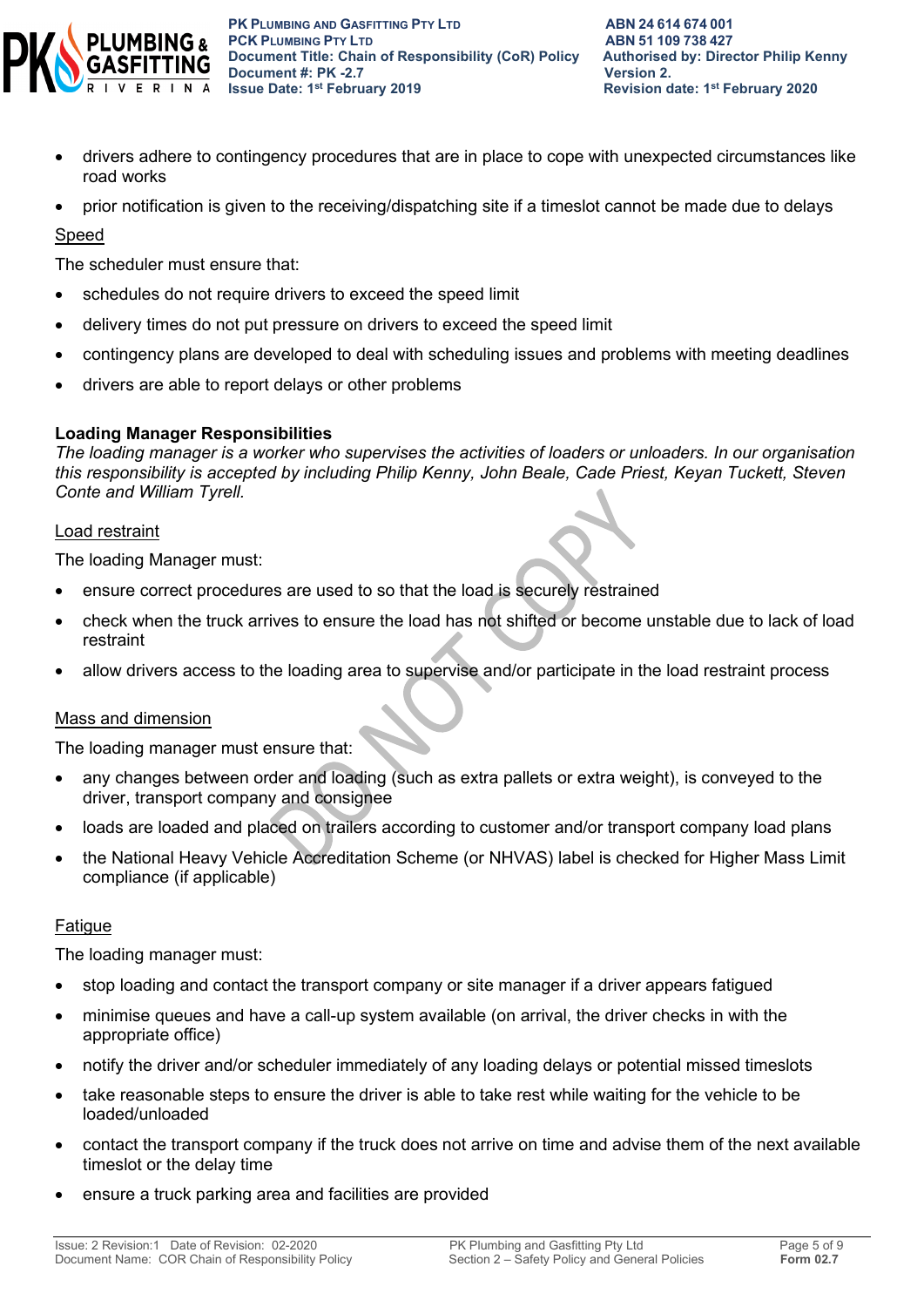

#### Speed

The loading manager must ensure that loading and unloading:

- arrangements do not require drivers to speed
- times and delays are regularly reviewed
- bottlenecks are identified and resolved promptly

#### Packer Responsibilities

*The packer is a worker who packs and prepares the goods prior to loading. In our organisation this responsibility is accepted by including Philip Kenny, John Beale, Cade Priest, Keyan Tuckett, Steven Conte and William Tyrell.*

#### Load restraint

The packer must use methods to ensure safe packing, such as:

- stacking goods in a safe manner
- ensuring goods are secured to the pallet
- ensuring goods are stretch wrapped where necessary

#### Mass and dimension

The packer must ensure that:

- individual pallet weights are correct
- load documentation and labels are accurate
- goods packed in freight containers do not exceed the container's cargo capacity

#### Fatigue

The packer must ensure that the load is:

- packed in a timely manner, without unnecessary delays
- packed and ready to be loaded at the agreed loading time

#### Loader Responsibilities

*The loader is a worker who is responsible for loading the goods into or onto the vehicle. In our organisation this responsibility is accepted by including Philip Kenny, John Beale, Cade Priest, Keyan Tuckett, Steven Conte and William Tyrell.*

#### Load restraint

The loader must use methods and load restraint equipment to ensure loads do not:

- become unstable
- move inside the vehicle, container or other containment equipment

#### Mass and dimension

The loader must ensure that: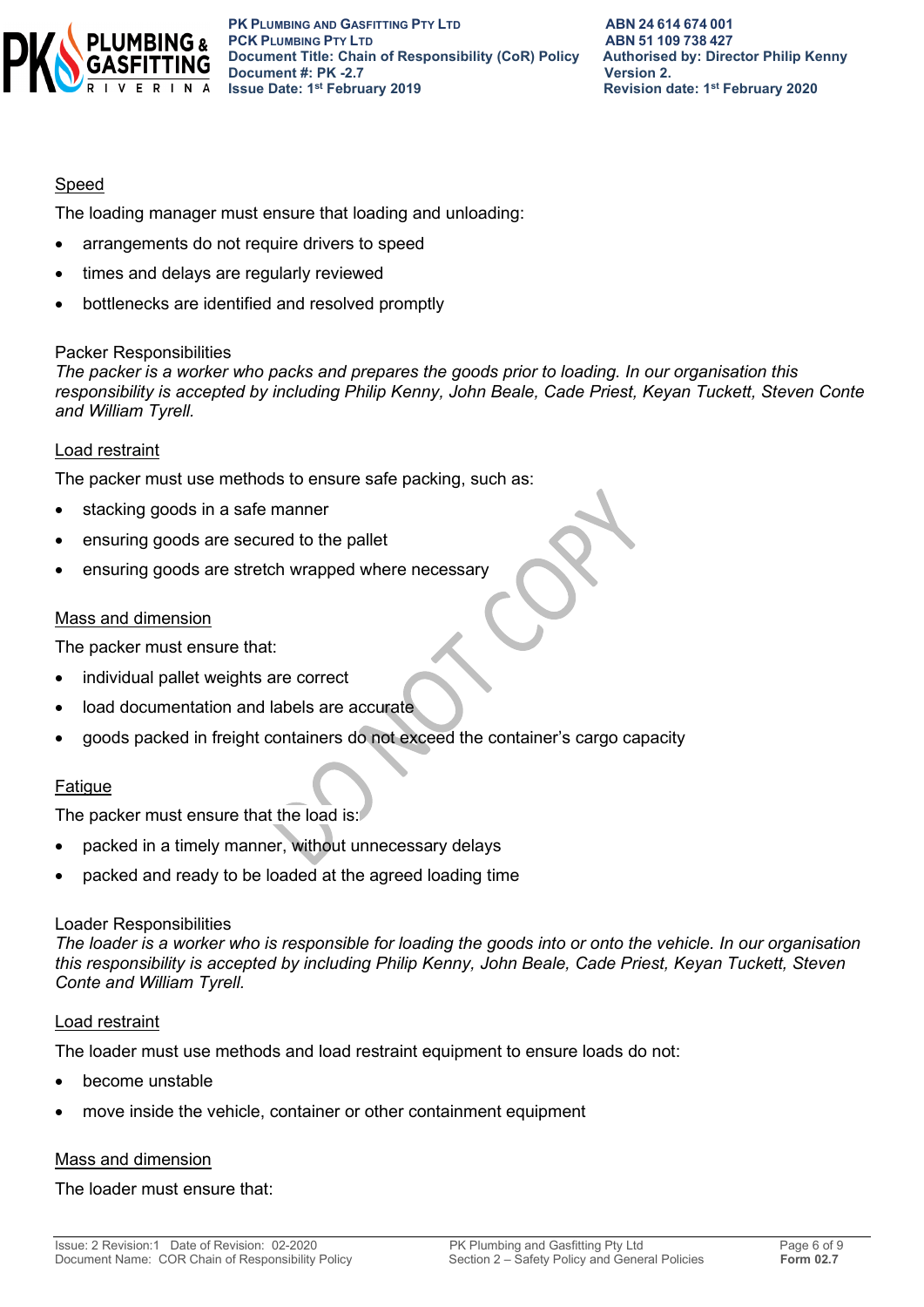

- pressure is not put on the driver to load more than is legally allowable
- the vehicle load does not cause the vehicle mass or dimension limits to be exceeded
- for palletised loads, the driver is advised of the actual/indicative weight of each pallet and consulted to ensure that goods are loaded to the best weight distribution
- •

#### Fatigue

The loader must ensure that the load is:

- loaded in a timely manner, without unnecessary delays
- ready to be loaded at the agreed loading time

#### Unloader Responsibilities

*The unloader is a worker who is responsible for unloading the goods from the vehicle. In our organisation this responsibility is accepted including Philip Kenny, John Beale, Cade Priest, Keyan Tuckett, Steven Conte and William Tyrell.*

#### Fatigue

The unloader must ensure that the load is:

unloaded in a timely manner, without unnecessary delays

#### Load restraint

The unloader must ensure that the load is:

• checked on arrival to ensure the load has not shifted or become unstable due to lack of load restraint

#### **Consignor/Consignee Responsibilities**

*The Consignor is the person or company who dispatches the goods for delivery. The Consignee is the person or company who orders and/or receives the goods.* 

#### Load restraint

The consignor/consignee must ensure that:

- the transport company is given correct and appropriate information so they can supply suitable vehicles and adequate load restraint equipment for the load
- product packaging can withstand stacking and restraint forces without damage or breakage

#### Mass and dimension

The consignor/consignee must ensure that:

- booked or ordered loads do not exceed maximum legal weight/dimension limits
- the transport company is legally registered and permitted to undertake the job they are contracted to complete

#### Fatigue

The consignor/consignee must ensure that:

• orders are placed in a timely manner to allow for dispatch that can meet delivery requirements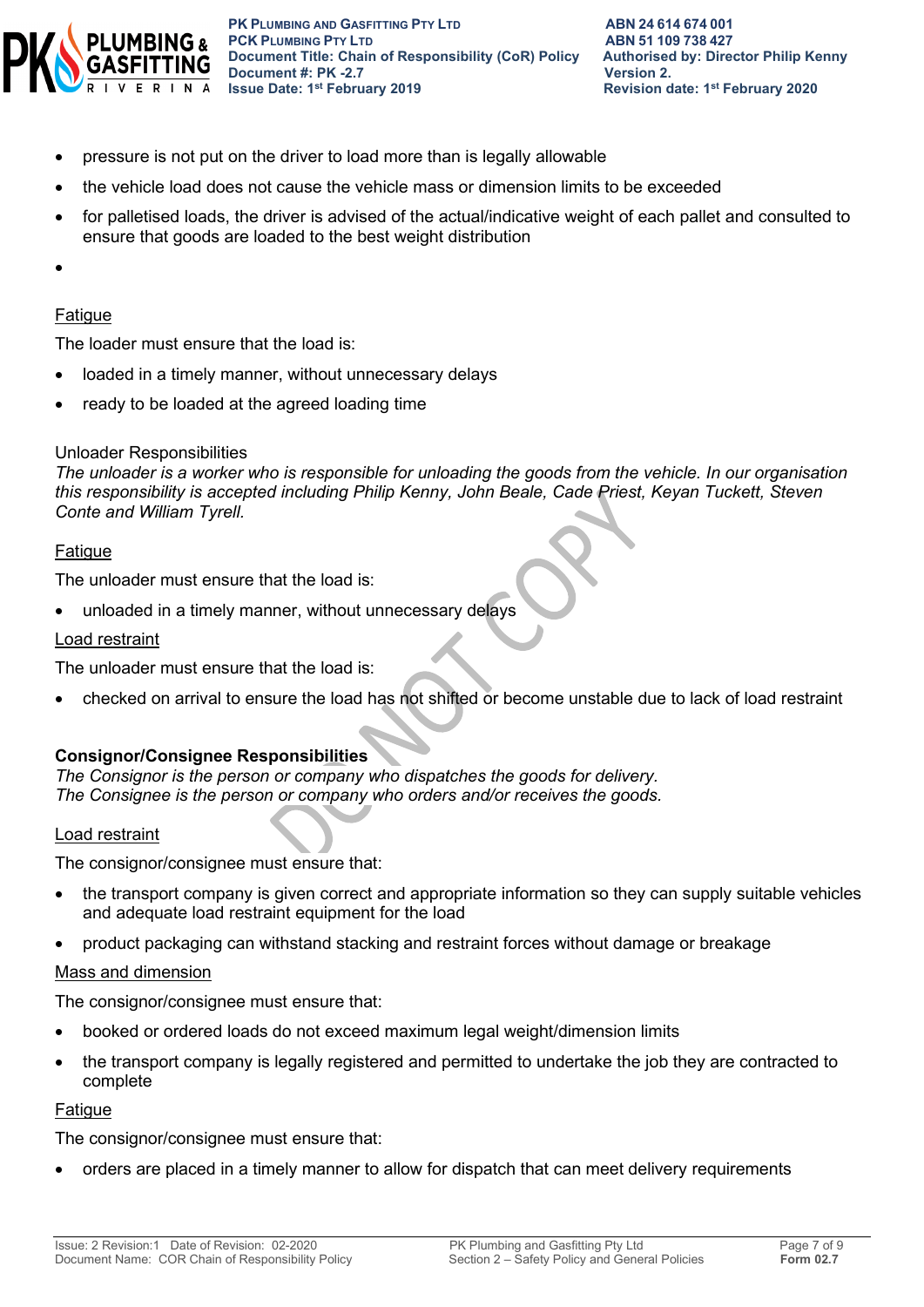

- the timeslot for dispatch or receival factors in appropriate time for the job to be completed within the legal driving hours, including required rest breaks
- the delivery request does not require (or incentivise) the driver to exceed driving hours and/or forego minimum rest periods
- if the agreed time is not met, alternative agreements are in place to ensure they do not breach CoR legislation

#### Speed

The consignor/consignee must ensure that:

- no pressure is put on the driver to exceed the speed limit
- appropriate time is factored for the job to be completed without requiring the driver to speed
- contingency plans are developed to deal with scheduling issues and problems with meeting deadlines
- contracts include speed compliance and monitoring

#### **Supporting policies and procedures**

This policy operates within the Risk Management Framework outlined in the Risk Management Policy and Procedure and the Work Health and Safety Policy.

This policy should be read and followed in conjunction with the:

- Drugs and Alcohol Policy
- Fatigue Management Policy and Procedure
- Speed Management Policy and Procedure
- Load Management Policy and Procedure
- Consultation and Communication Policy
- **Training and Competency Policy**
- Document and Record Control Policy
- Code of Conduct Policy and Employee Misconduct Procedure
- **Hazard Observation Procedure**
- Incident Management Procedure

#### **Implementation and evaluation**

PK Plumbing and Gasfitting will ensure this Policy is reviewed and evaluated for its effectiveness in delivering policy objectives on an annual basis or earlier in the event of major changes to the legislation or our organisation structure and operations.

#### **Policy authorised by: Philip Kenny (Director)**

Signature:

Policy issue date: 28<sup>th</sup> February 2020